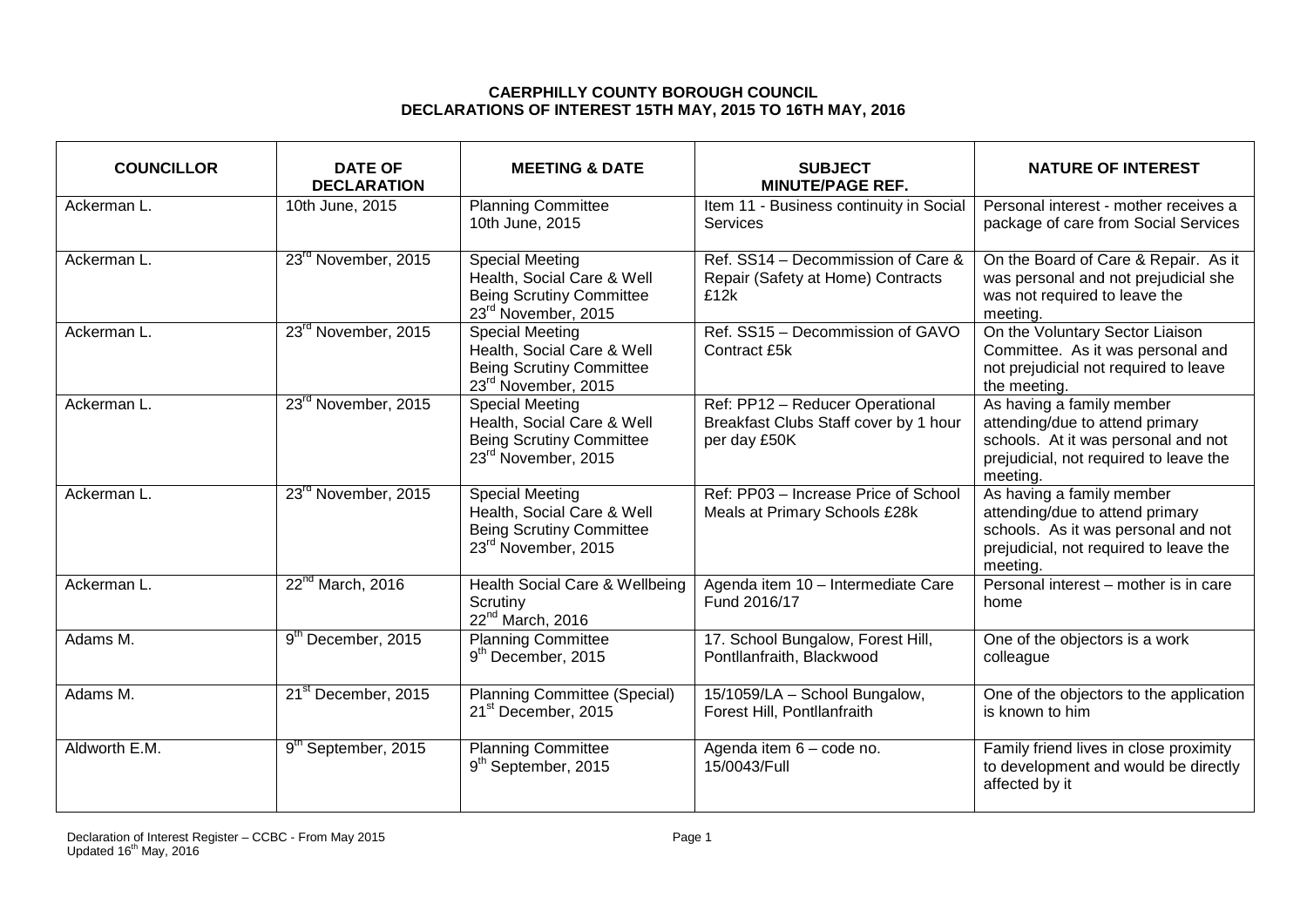| <b>COUNCILLOR</b> | <b>DATE OF</b><br><b>DECLARATION</b> | <b>MEETING &amp; DATE</b>                                                                                                  | <b>SUBJECT</b><br><b>MINUTE/PAGE REF.</b>                                                | <b>NATURE OF INTEREST</b>                                                                                                                       |
|-------------------|--------------------------------------|----------------------------------------------------------------------------------------------------------------------------|------------------------------------------------------------------------------------------|-------------------------------------------------------------------------------------------------------------------------------------------------|
| Aldworth E.M.     | 27 <sup>th</sup> October, 2015       | <b>Regeneration &amp; Environment</b><br><b>Scrutiny Committee</b><br>27 <sup>th</sup> October, 2015                       | 7. Proposed charge to the CCBC CIL<br>Regulation 123 list of infrastructure              | Personal (non-prejudicial) lives near a<br>site mentioned in the report. Non-<br>prejudicial as relates to regulations<br>(and not development) |
| Aldworth E.M.     | 4 <sup>th</sup> November, 2015       | <b>Planning Committee</b><br>4 <sup>th</sup> November, 2015                                                                | 13. 15/0023/EOU - Manchester<br>House, Caerphilly                                        | Relative rents a premises from the<br>applicant                                                                                                 |
| Aldworth E.M.     | 23 <sup>rd</sup> November, 2015      | <b>Special Meeting</b><br>Health, Social Care & Well<br><b>Being Scrutiny Committee</b><br>23 <sup>rd</sup> November, 2015 | Ref. SS03 - Blackwood Resource<br>Centre £50K (part year).                               | Relation who works at the centre.<br>Left the meeting when the item was<br>discussed.                                                           |
| Aldworth E.M.     | 23 <sup>rd</sup> November, 2015      | <b>Special Meeting</b><br>Health, Social Care & Well<br><b>Being Scrutiny Committee</b><br>23rd November, 2015             | Ref. SS04 - Reduction in Barnados<br>Family Support & Young Carers<br>Contracts £50K     | Relation who works for the<br>organisation - left the meeting when<br>the items was discussed                                                   |
| Aldworth E.M.     | 23 <sup>rd</sup> November, 2015      | <b>Special Meeting</b><br>Health, Social Care & Well<br><b>Being Scrutiny Committee</b><br>23rd November, 2015             | Ref. SS07 - Review of Children's<br>Services Locality Structure £77K<br>(Part Year)      | Relation who works in the service -<br>left the meeting when the item was<br>discussed                                                          |
| Aldworth E.M.     | 23 <sup>rd</sup> November, 2015      | <b>Special Meeting</b><br>Health, Social Care & Well<br><b>Being Scrutiny Committee</b><br>23rd November, 2015             | Ref. SS36 - Externalisation of Care<br>Provision Within Supported Living<br>Homes £108K  | Relative who lives in supported<br>accommodation - left the meeting<br>when the items was discussed                                             |
| Andrews H.        | 13th July, 2015                      | Pensions/Compensation<br>Committee<br>13th July, 2015                                                                      | Applications for early retirement by<br>mutual consent Community and<br>Leisure Services | Applicant is known to him                                                                                                                       |
| Andrews H.        | 13th July, 2015                      | Pensions/Compensation<br>Committee<br>13th July, 2015                                                                      | Applications for early retirement by<br>mutual consent<br>Schools - Headteacher          | Applicant is known to him                                                                                                                       |
| Andrews H.        | 15th July, 2015                      | <b>Grants to the Voluntary Sector</b><br>Panel<br>15th July, 2015                                                          | Item 7 - Appendix 2 15/GC023 -<br>Gilfach Old People's Welfare<br>Committee              | <b>Chair of Committee</b>                                                                                                                       |
| Andrews H.        | 15th July, 2015                      | <b>Grants to the Voluntary Sector</b><br>Panel<br>15th July, 2015                                                          | Item 7 - Appendix 2 - 15/GC039 -<br>Gilfach Old Age Pension's Assocation                 | Involvement in Group                                                                                                                            |
| Atkins G.         | 29 <sup>th</sup> October, 2015       | <b>Caerphilly Homes Task Group</b><br>29 <sup>th</sup> October, 2015                                                       | All - Personal                                                                           | Tenant - Caerphilly Homes                                                                                                                       |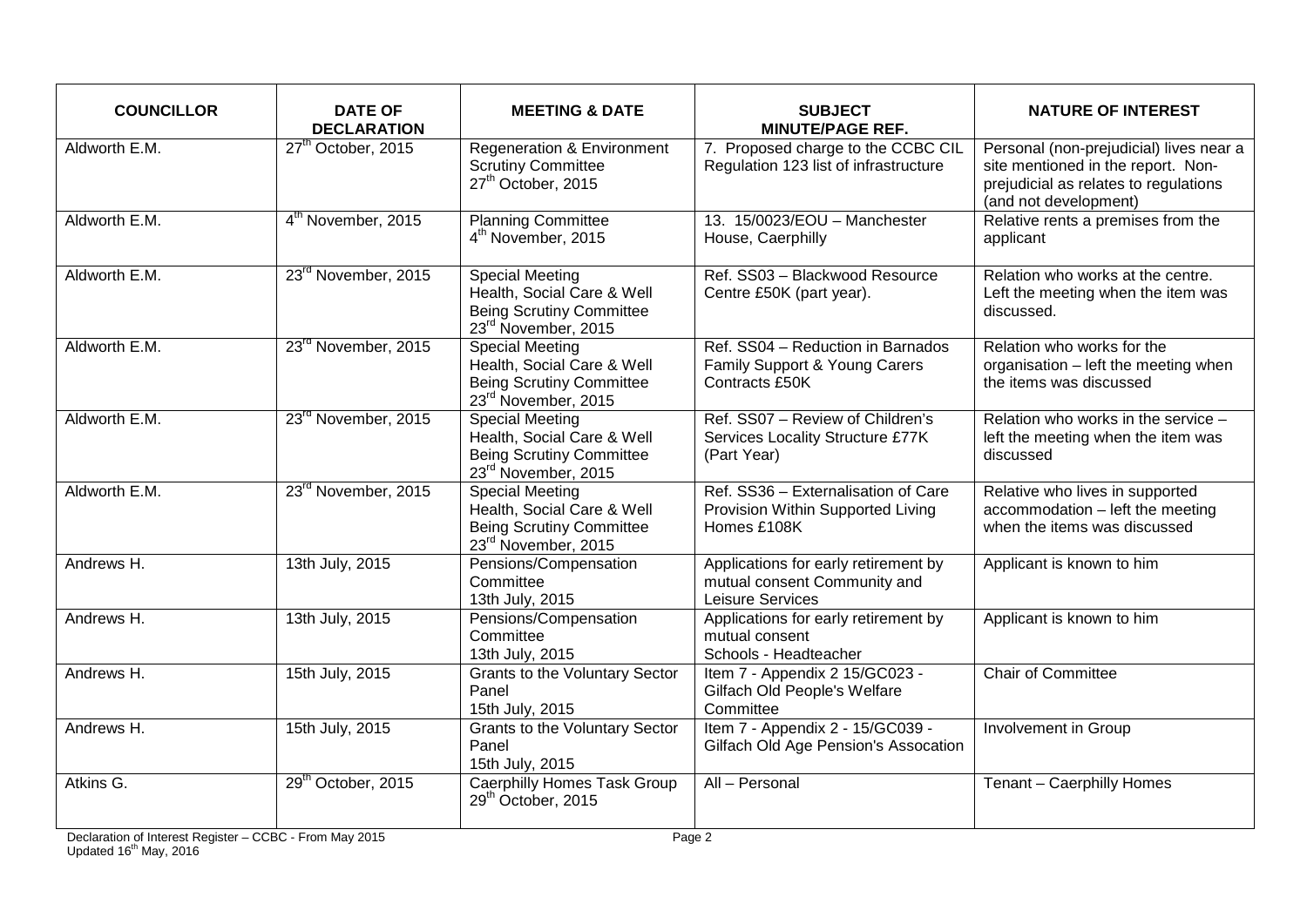| <b>COUNCILLOR</b>                               | <b>DATE OF</b><br><b>DECLARATION</b> | <b>MEETING &amp; DATE</b>                                                                                                        | <b>SUBJECT</b><br><b>MINUTE/PAGE REF.</b>                                 | <b>NATURE OF INTEREST</b>                                                                                        |
|-------------------------------------------------|--------------------------------------|----------------------------------------------------------------------------------------------------------------------------------|---------------------------------------------------------------------------|------------------------------------------------------------------------------------------------------------------|
| Atkins G. (Mrs)<br><b>Tenant Representative</b> | 2nd July, 2015                       | Caerphilly Homes Task Group<br>2nd July, 2015                                                                                    | <b>General Declaration as Council</b><br>Tenants                          | General declaration as Council<br>Tenants                                                                        |
| Bevan J.                                        | 10th June, 2015                      | <b>Planning Committee</b><br>10th June, 2015                                                                                     | 13/0732/Min - Nant Llesg Surface<br>Mine                                  | Having a closed mind - publicly<br>expressed his objection to the site                                           |
| Bevan J.                                        | 24th June, 2015                      | <b>Special Planning Committee</b><br>24th June, 2015                                                                             | 13/0732/MIN - Nant Llesg Surface<br>Mine                                  | Having a closed mind - publicly<br>expressed his objection to the site in<br>his capacity as a Local Ward Member |
| Bevan J.                                        | 6th July, 2015                       | Licensing & Gambling Sub-<br>Committee<br>6th July, 2015                                                                         | Item 3 - Premises Review -<br><b>Wheatsheaf Hotel</b>                     | Knows an Environmental Health<br>Officer at the meeting (former<br>neighbour) - personal, not prejudicial        |
| Bevan J.                                        | 5th August, 2015                     | <b>Planning Committee</b><br>5th August, 2015                                                                                    | 7 - code number - 13/0782/MIN -<br>Nant Llesg Surface Mine                | Publically declared application to<br>development (closed mind).                                                 |
| Bevan J.                                        | 24 <sup>th</sup> November, 2015      | Licensing of Gambling Sub-<br>Committee<br>24 <sup>th</sup> November, 2015                                                       | 3. Application for a new premises<br>licence (Llechwen Hall)              | Personal (non-prejudicial) - A. Brown<br>(EHO) is a former neighbour                                             |
| Bevan J.                                        | 30 <sup>th</sup> November, 2015      | Cabinet<br>30 <sup>th</sup> November, 2015                                                                                       | 3. Application for a new premises<br>licence (35 High Street, Bargoed)    | Personal (non-prejudicial) - A. Brown<br>(EHO) is a former neighbour                                             |
| Bevan J.                                        | 10th March, 2016                     | Licensing Sub-Committee (Taxi<br>& General)<br>10 <sup>th</sup> March, 2016                                                      | 3. Hackney Carriage/Private Hire<br>Vehicle Licenses - Mr. J. Emery       | Personal interest - applicant's father<br>is known to Councillor Bevan.                                          |
| Bevan P.                                        | 17th June, 2015                      | <b>Education for Life Scrutiny</b><br>Committee<br><b>Community Centres Task &amp;</b><br><b>Finish Group</b><br>17th June, 2015 | Item 3 - Community Centres                                                | Yes - management committee<br>member of Twyn Community Centre                                                    |
| Binding L.                                      | 22 <sup>nd</sup> October, 2015       | <b>Special Policy &amp; Resources</b><br><b>Scrutiny Committee</b><br>22 <sup>nd</sup> October, 2015                             | 5. The use of bed and breakfast<br>accommodation for emergency<br>housing | Personal (non-prejudicial) - volunteer<br>with the Caerphilly Churches Night<br><b>Shelter Scheme</b>            |
| Blackman A.                                     | 17th June, 2015                      | <b>Education for Life Scrutiny</b><br>Committee<br><b>Community Centres Task &amp;</b><br><b>Finish Group</b><br>17th June, 2015 | Item 3 - Community Centres                                                | Yes - treasurer of Nelson Community<br>Centre                                                                    |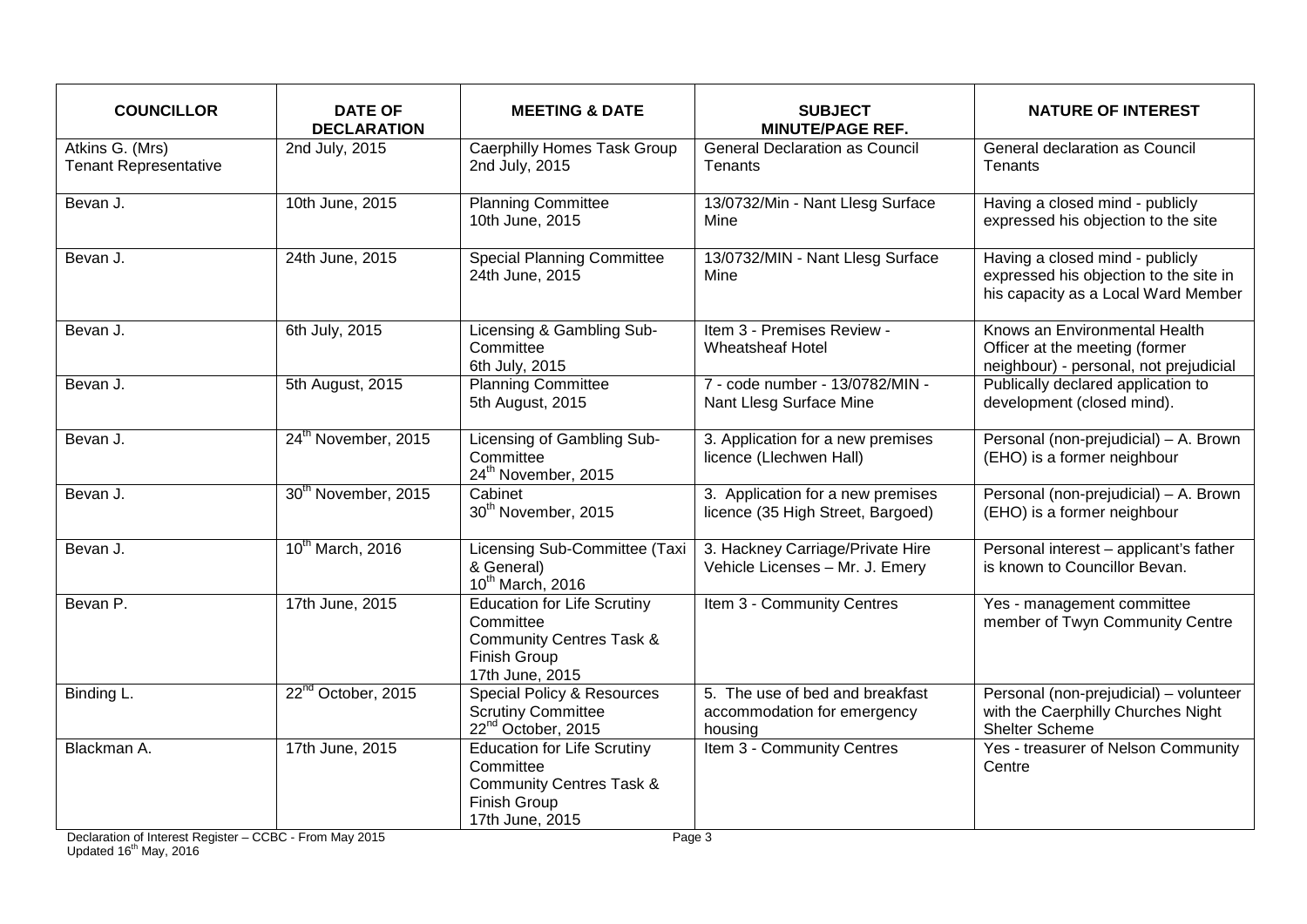| <b>COUNCILLOR</b> | <b>DATE OF</b><br><b>DECLARATION</b> | <b>MEETING &amp; DATE</b>                                                                  | <b>SUBJECT</b><br><b>MINUTE/PAGE REF.</b>                                          | <b>NATURE OF INTEREST</b>                                                                                                     |
|-------------------|--------------------------------------|--------------------------------------------------------------------------------------------|------------------------------------------------------------------------------------|-------------------------------------------------------------------------------------------------------------------------------|
| Blackman A.       | 26th June, 2015                      | <b>Health Social Care &amp; Well</b><br><b>Being Scrutiny Committee</b><br>26th June, 2015 | No specific item - partially sighted and<br>would declare if need arises           | Not required to declare during the<br>course of meeting                                                                       |
| Bolter D.         | 5th August, 2015                     | <b>Planning Committee</b><br>5th August, 2015                                              | 6 - site visit code number<br>15/0026/COU - 55 Cardiff Road,<br>Baroged (terraced) | On Licensing Committee that granted<br>the application                                                                        |
| Bolter D.         | 9 <sup>th</sup> September, 2015      | <b>Planning Committee</b><br>9 <sup>th</sup> September, 2015                               | 6A, Preface item, code no.<br>15/0266/COU<br>55 Cardiff Road, Bargoed              | On the Licensing Committee that<br>granted the Licensee application                                                           |
| Bolter D.         | 1 <sup>st</sup> October, 2015        | Licensing & Gambling Sub-<br>Committee<br>1 <sup>st</sup> October, 2015                    | 3. Review of Cefn Fforest Stores                                                   | Sat on the original Sub-Committee<br>which granted the licence (personal<br>not prejudicial), no need to leave the<br>meeting |
| Bolter D.         | 1 <sup>st</sup> October, 2015        | Licensing & Gambling Sub-<br>Committee<br>1 <sup>st</sup> October, 2015                    | 3. Review of Cefn Fforest Stores                                                   | Personal (non-prejudicial) interest -<br>knows PC Lang as he works in his<br>ward                                             |
| Bolter D.         | 7 <sup>th</sup> October, 2015        | <b>Planning Committee</b><br>7 <sup>th</sup> October, 2015                                 | 14. 14/0836/Full - The Surgery,<br>Oakfield Street, Ystrad Mynach                  | Is a patient at the surgery.                                                                                                  |
| Bolter D.         | 4 <sup>th</sup> November, 2015       | <b>Planning Committee</b><br>4 <sup>th</sup> November, 2015                                | 8. 14/0836/Full - The Surgery,<br>Oakfield Street, Ystrad Mynach                   | Is a patient at the surgery                                                                                                   |
| Carter D.         | 13th July, 2015                      | Pensions/Compensation<br>Committee<br>13th July, 2015                                      | Applications for early retirement by<br>mutual consent<br>Schools - Headteacher    | Applicant is known to him.                                                                                                    |
| Carter D.         | 9 <sup>th</sup> December, 2015       | <b>Planning Committee</b><br>9 <sup>th</sup> December, 2015                                | 16. Bargoed RFC, Bargoed Park,<br>Park Road, Bargoed                               | Is Vice-President of the Club                                                                                                 |
| Carter D.G.       | 5th August, 2015                     | <b>Planning Committee</b><br>5th August, 2015                                              | 6 - site visit code number<br>15/0226/COU - 55 Cardiff Road,<br>Bargoed            | Personal and prejudicial as public<br>perception is actively involved in<br>perceived 'rival establishments'.                 |
| Carter D.G.       | 9 <sup>th</sup> September, 2015      | <b>Planning Committee</b><br>9 <sup>th</sup> September, 2015                               | 6A, Preface item, code no.<br>15/0266/COU<br>55 Cardiff Road, Bargoed              | Prejudicial interest in that he is<br>closely involved with what could be<br>perceived as rival establishments                |
| Cook P.           | 23 <sup>rd</sup> November, 2015      | Special Meeting<br>Health, Social Care & Well<br><b>Being Scrutiny Committee</b>           | Ref SS24 - Review Independent<br><b>Sector Domiciliary Care Packages</b><br>£160k  | Husband receives domiciliary care.<br>At it was personal and not prejudicial<br>she was not required to leave the             |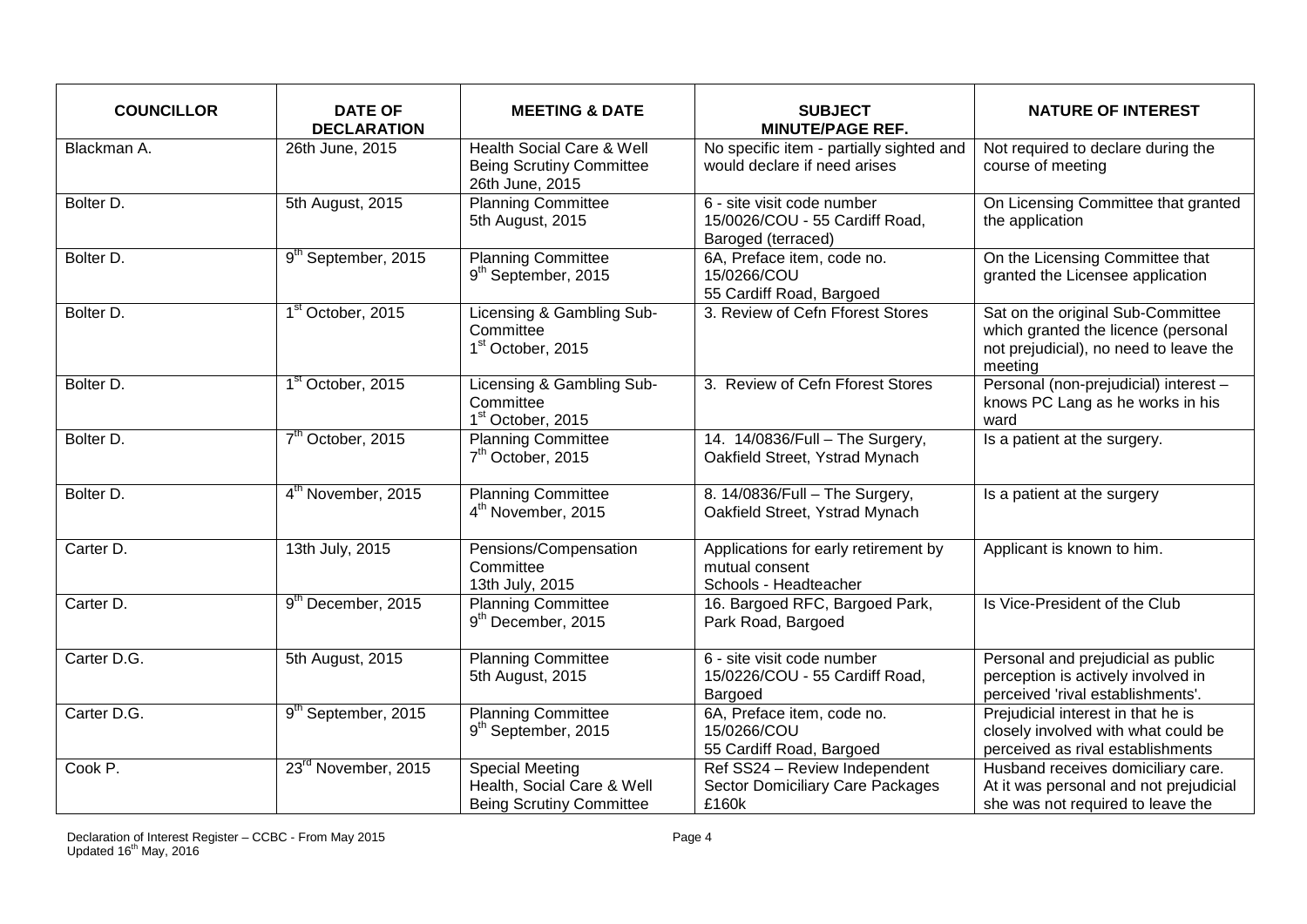| <b>COUNCILLOR</b>     | <b>DATE OF</b><br><b>DECLARATION</b> | <b>MEETING &amp; DATE</b>                                                                                                 | <b>SUBJECT</b><br><b>MINUTE/PAGE REF.</b>                         | <b>NATURE OF INTEREST</b>                                                                                                                            |
|-----------------------|--------------------------------------|---------------------------------------------------------------------------------------------------------------------------|-------------------------------------------------------------------|------------------------------------------------------------------------------------------------------------------------------------------------------|
|                       |                                      | 23 <sup>rd</sup> November, 2015                                                                                           |                                                                   | meeting.                                                                                                                                             |
| Cuss C.J.             | 1 <sup>st</sup> March, 2016          | <b>Policy &amp; Resources Scrutiny</b><br>Committee<br>1 <sup>st</sup> March, 2016                                        | 8. Review of community Improvement<br>of Community Safety Funds   | Personal Interest - Secretary of<br>Penydre Tenants & Residents<br>Association - listed in report                                                    |
| Cuss. C.              | 15th July, 2015                      | <b>Grants to the Voluntary Sector</b><br>Panel<br>15th July, 2015                                                         | Item 7 - Appendix 2 - 15/GC018 - Ael<br>Y Bryn Table Tennis Club  | Close family membership                                                                                                                              |
| David W.              | 6th July, 2015                       | Licensing & Gambling Sub-<br>Committee<br>6th July, 2015                                                                  | Item 3 - Premises Review -<br><b>Wheathseaf Hotel</b>             | Knows one of the residents making<br>representations - personal not<br>prejudicial                                                                   |
| David W.              | 1 <sup>st</sup> October, 2015        | Licensing & Gambling Sub-<br>Committee<br>1 <sup>st</sup> October, 2015                                                   | 3. Review of Cefn Fforest Storest                                 | Personal (non-prejudicial) interest -<br>respondent resides in his ward                                                                              |
| David W.              | 7 <sup>th</sup> October, 2015        | <b>Planning Committee</b><br>7 <sup>th</sup> October, 2015                                                                | 14. 14/0836/Full - The Surgery,<br>Oakfield Street, Ystrad Mynach | Is a patient at the surgery                                                                                                                          |
| David W.              | 7 <sup>th</sup> October, 2015        | <b>Planning Committee</b><br>7 <sup>th</sup> October, 2015                                                                | 5. 15/0023/COU - Manchester<br>House, Clifton Street, Caerphilly  | Speaker in objection to the<br>application is a close friend of his son                                                                              |
| David W.              | 4 <sup>th</sup> November, 2015       | <b>Planning Committee</b><br>4 <sup>th</sup> November, 2015                                                               | 8. 14/0836/Full - The Surgery,<br>Oakfield Street, Ystrad Mynach  | Is a patient at the surgery                                                                                                                          |
| David W.              | 4 <sup>th</sup> November, 2015       | <b>Planning Committee</b><br>4 <sup>th</sup> November, 2015                                                               | 13. 15/0023/EOU - Manchester<br>House, Caerphilly                 | Speaker in objection to the<br>application as a close friend of his<br>son                                                                           |
| David W.              | $9th$ March, 2016                    | <b>Planning Committee</b><br>$9th$ March, 2016                                                                            | 15/1258/Full - Land at Penywrlod,<br>Gelligaer                    | Having previously expressed his<br>objection to the development,<br>predisposed closed mind.                                                         |
| David W. (Ex-officio) | 17th June, 2015                      | <b>Education for Life Scrutiny</b><br>Committee<br><b>Community Centres Task &amp;</b><br>Finish Group<br>17th June, 2015 | Item 3 - Community Centres                                        | Yes - management committee<br>member of the following Community<br>Centres, Cascade, Glan Y Nant, Pen<br>y Bryn and Trustee at Tir y Berth<br>centre |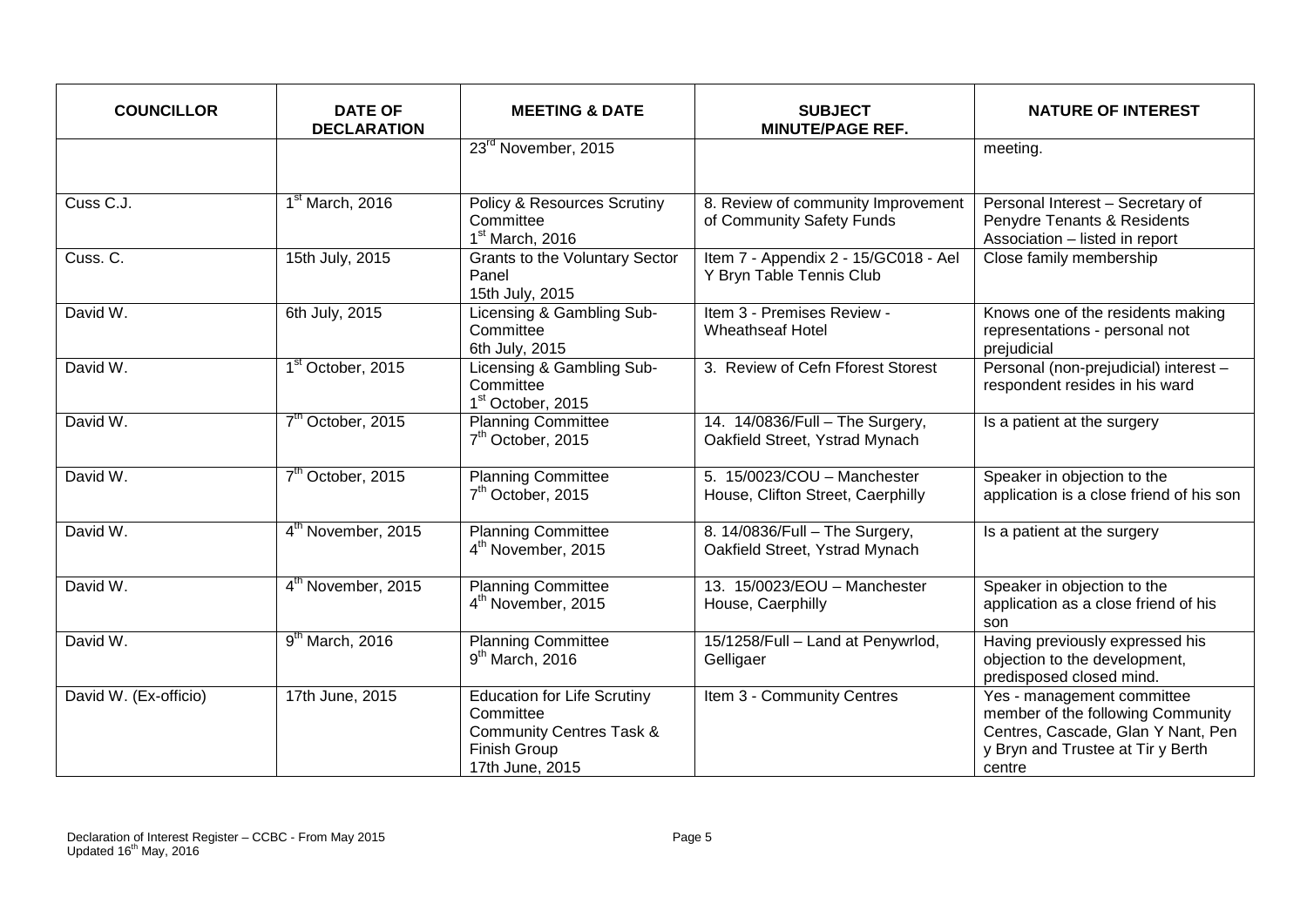| <b>COUNCILLOR</b>                             | <b>DATE OF</b><br><b>DECLARATION</b> | <b>MEETING &amp; DATE</b>                                                                             | <b>SUBJECT</b><br><b>MINUTE/PAGE REF.</b>                                                              | <b>NATURE OF INTEREST</b>                                                                                                    |
|-----------------------------------------------|--------------------------------------|-------------------------------------------------------------------------------------------------------|--------------------------------------------------------------------------------------------------------|------------------------------------------------------------------------------------------------------------------------------|
| Davies C (Mr)<br><b>Tenant Representative</b> | 2nd July, 2015                       | <b>Caerphilly Homes Task Group</b><br>2nd July, 2015                                                  | <b>General Declaration as Council</b><br>Tenants                                                       | General declaration as Council<br>Tenants                                                                                    |
| Davies $\overline{C}$ .                       | 29 <sup>th</sup> October, 2015       | <b>Caerphilly Homes Task Group</b><br>29 <sup>th</sup> October, 2015                                  | $\overline{All-Personal}$                                                                              | Tenant - Caerphilly Homes                                                                                                    |
| Davies D.T.                                   | 29 <sup>th</sup> September, 2015     | Council<br>29 <sup>th</sup> September, 2015                                                           | Amendment to taxi licensing fees<br>2015/16                                                            | Family member in the licensing trade                                                                                         |
| Davies D.T.                                   | 26 <sup>th</sup> November, 2015      | Special Regeneration &<br><b>Environment Scrutiny</b><br>Committee<br>26 <sup>th</sup> November, 2015 | 3. Draft savings proposals for<br>2016/17 - Bowling Green<br>Rationalisation                           | Member of Bargoed Bowls Club                                                                                                 |
| Forehead C.                                   | 17th June, 2015                      | Cabinet<br>17th June, 2015                                                                            | Item 9 - Review of existing outdoor<br>recreation and leisure facilities                               | Brother has allotment at Pontygwindy,<br>Caerphilly                                                                          |
| Forehead C.                                   | 22 <sup>nd</sup> January, 2016       | <b>Gwent Police &amp; Crime Panel</b><br>22 <sup>nd</sup> January, 2016                               | 4. Proposed appointment of the Chief<br>of Staff for Police and crime<br><b>Commissioner for Gwent</b> | Has known applicant/applicant family<br>in personal capacity                                                                 |
| Fussell J.E.                                  | 30 <sup>th</sup> September, 2015     | Policy & Resources Scrutiny<br>Committee<br>30 <sup>th</sup> September, 2015                          | Agenda item 16 - Discretionary rate<br>relief applications                                             | Member of Company of company<br>referred to in report (volunteer). No<br>requirement to leave room as item not<br>discussed. |
| Fussell J.E.                                  | $4^{th}$ May, 2016                   | <b>Planning Committee</b><br>$4^{th}$ May, 2016                                                       | 16/0293/OUT - Land at Colleiry<br>Road, Caerphilly                                                     | Applicant is known to him                                                                                                    |
| Fussell J.E.                                  | $4^{th}$ May, 2016                   | <b>Planning Committee</b><br>$4^{th}$ May, 2016                                                       | 16/0120/COU - 2A Clive Street & 2<br>Clive Street, Caerphilly                                          | Applicant is known to him                                                                                                    |
| Gale J.                                       | 9 <sup>th</sup> September, 2015      | <b>Planning Committee</b><br>9 <sup>th</sup> September, 2015                                          | Agenda item 11 - code no.<br>14/0024/Full                                                              | Lives in very close proximity to the<br>proposed development                                                                 |
| Gale J.                                       | 7 <sup>th</sup> October, 2015        | <b>Planning Committee</b><br>7 <sup>th</sup> October, 2015                                            | 18. 15/0669/Full - Fwrrwm Ishta<br>House, Machen                                                       | Lives in close proximity to<br>development and would be directly<br>affected by it                                           |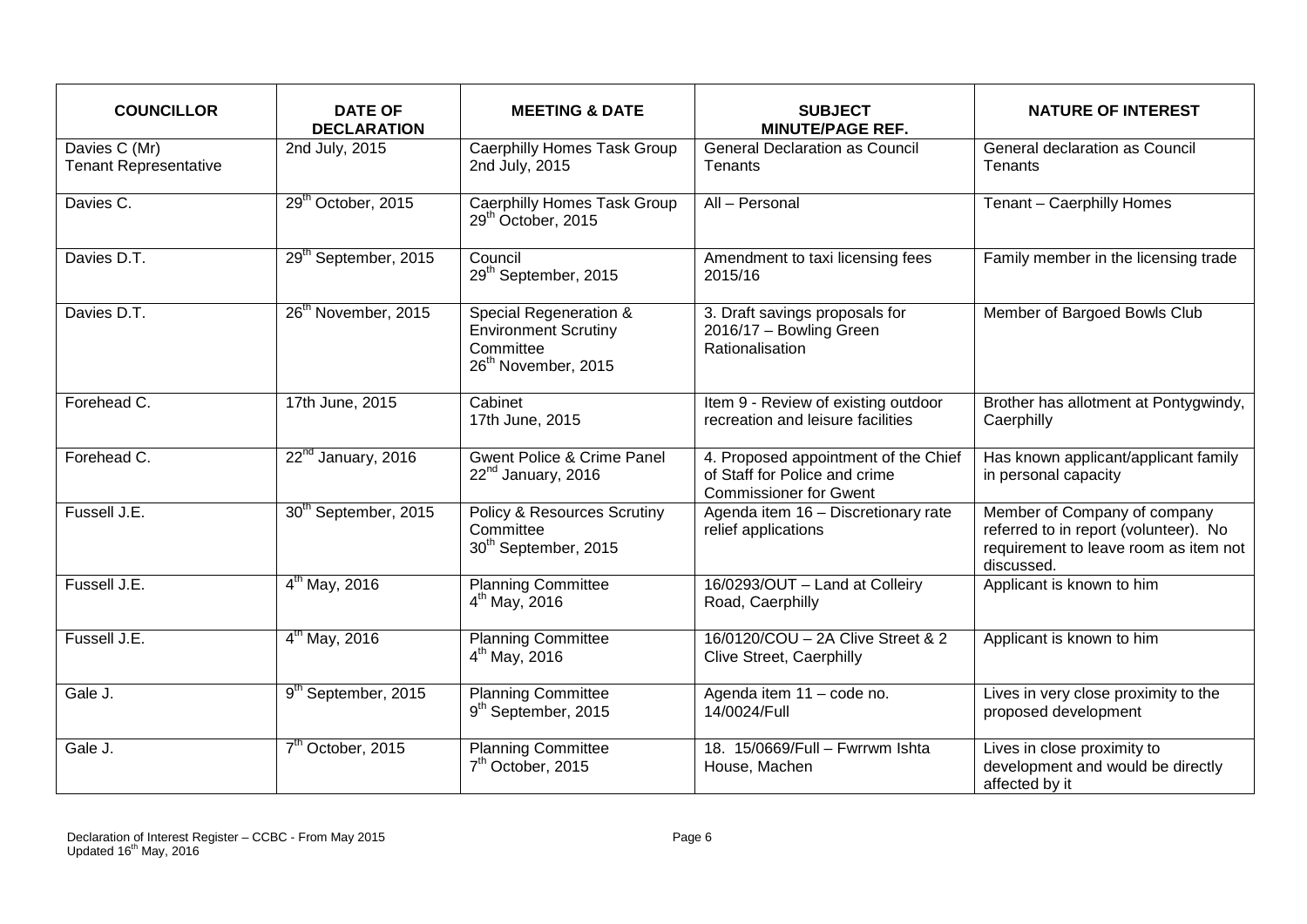| <b>COUNCILLOR</b> | <b>DATE OF</b><br><b>DECLARATION</b> | <b>MEETING &amp; DATE</b>                                                                                                  | <b>SUBJECT</b><br><b>MINUTE/PAGE REF.</b>                                             | <b>NATURE OF INTEREST</b>                                                                                                                                 |
|-------------------|--------------------------------------|----------------------------------------------------------------------------------------------------------------------------|---------------------------------------------------------------------------------------|-----------------------------------------------------------------------------------------------------------------------------------------------------------|
| Gardiner L.       | 23 <sup>rd</sup> November, 2015      | Planning Committee Site Visit<br>23rd November, 2015                                                                       | 15/0670/Full - former Saron<br>Congregational Church, Bedwas                          | Related to applicant                                                                                                                                      |
| George N.         | 3rd June, 2015                       | Cabinet<br>3rd June, 2015                                                                                                  | 5 - Islwyn Indoor Bowls Centre                                                        | Member of the Executive Committee                                                                                                                         |
| George N.         | 20 <sup>th</sup> January, 2016       | Cabinet<br>20 <sup>th</sup> January, 2016                                                                                  | 11. Community Centres Task and<br>Finish Group                                        | Personal/prejudicial interest in<br><b>Channel View Community Centre</b>                                                                                  |
| Gordon C.         | 23 <sup>rd</sup> November, 2015      | <b>Special Meeting</b><br>Health, Social Care & Well<br><b>Being Scrutiny Committee</b><br>23rd November, 2015             | Ref: PP12 Reduce Operational<br>Breakfast Clubs Staff Cover by 1 hour<br>per day £60k | As having a family member<br>attending/due to attend primary<br>schools. At it was personal and not<br>prejudicial, not required to leave the<br>meeting. |
| Gordon C.         | 23 <sup>rd</sup> November, 2015      | <b>Special Meeting</b><br>Health, Social Care & Well<br><b>Being Scrutiny Committee</b><br>23 <sup>rd</sup> November, 2015 | Ref: PP03 Increase Price of School<br>Meals at Primary schools £28                    | Having a family member<br>attending/due to attend primary<br>schools. As it was personal and not<br>prejudicial, not required to leave the<br>meeting.    |
| Hardacre D.       | 20 <sup>th</sup> January, 2016       | Cabinet<br>20 <sup>th</sup> January, 2016                                                                                  | 11. Community Centres Task & Finish<br>Group                                          | Grandson caretaker at Deri<br><b>Community Centre</b>                                                                                                     |
| Hardacre D.T.     | 20 <sup>th</sup> November, 2015      | <b>Planning Committee Site Visit</b><br>20 <sup>th</sup> November, 2015                                                    | 15/0978/Full - land at Ogilvie<br>Terrace, Deri                                       | Resident directly affected by the<br>proposals.                                                                                                           |
| Havard D.         | 17th June, 2015                      | <b>Education for Life Scrutiny</b><br>Committee<br><b>Community Centres Task &amp;</b><br>Finish Group<br>17th June, 2015  | Item 3 - Community Centres                                                            | Yes - management committee<br>member of Graig y Rhacca<br><b>Community Centre</b>                                                                         |
| James K.          | 14 <sup>th</sup> October, 2015       | Cabinet<br>14 <sup>th</sup> October, 2015                                                                                  | 6. CCBC Education Transport MTFP<br>Update                                            | School Governor for Abercarn<br><b>Primary School</b>                                                                                                     |
| James M.          | 18th June, 2015                      | Planning site visit<br>18th June, 2015                                                                                     | 14/0847/Full - Land to the rear of<br>Brynmynach Avenue, Ystrad Mynach                | Family member lives in Brynmynach<br>Avenue                                                                                                               |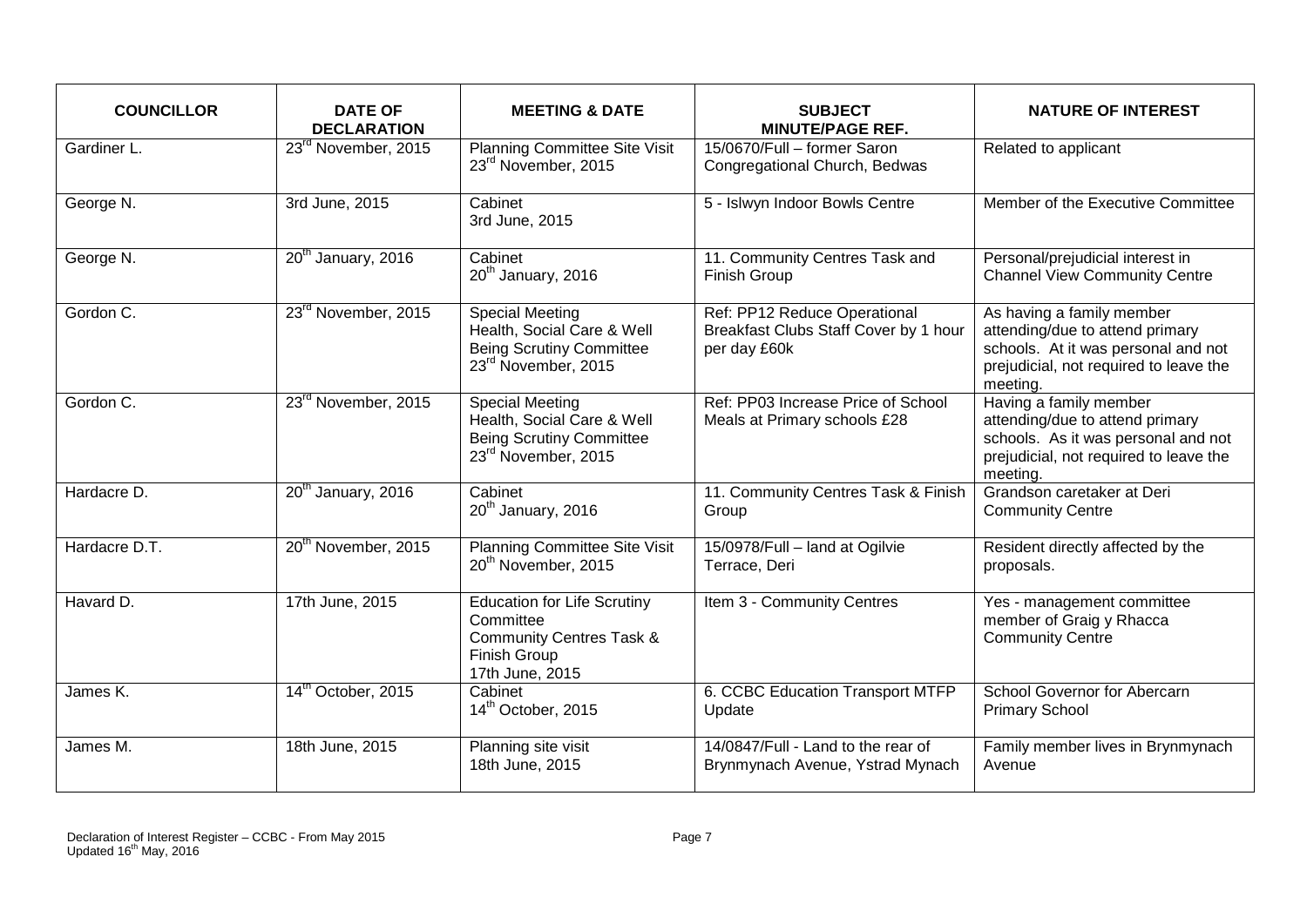| <b>COUNCILLOR</b>                            | <b>DATE OF</b><br><b>DECLARATION</b> | <b>MEETING &amp; DATE</b>                                                                                                  | <b>SUBJECT</b><br><b>MINUTE/PAGE REF.</b>                                                               | <b>NATURE OF INTEREST</b>                                                                                                                              |
|----------------------------------------------|--------------------------------------|----------------------------------------------------------------------------------------------------------------------------|---------------------------------------------------------------------------------------------------------|--------------------------------------------------------------------------------------------------------------------------------------------------------|
| Jones L.                                     | 23 <sup>rd</sup> November, 2015      | <b>Special Meeting</b><br>Health, Social Care & Well<br><b>Being Scrutiny Committee</b><br>23 <sup>rd</sup> November, 2015 | Ref: PP01 Increase Price of School<br>Meals at Secondary Schools £24k                                   | Having a family member<br>attending/due to attend primary<br>schools. As it was personal and not<br>prejudicial, not required to leave the<br>meeting. |
| Jones L.                                     | 23 <sup>rd</sup> November, 2015      | <b>Special Meeting</b><br>Health, Social Care & Well<br><b>Being Scrutiny Committee</b><br>23rd November, 2015             | Ref: PP12 Reduce Operational<br>Breakfast Clubs Staff Cover by 1<br>Hour Per day £60K                   | Having a family member<br>attending/due to attend primary<br>schools. As it was personal and not<br>prejudicial, not required to leave the<br>meeting. |
| Lewis A.<br><b>Tenant Representative</b>     | 2nd July, 2015                       | Caerphilly Homes Task Group<br>2nd July, 2015                                                                              | <b>General Declaration as Council</b><br>Tenants                                                        | General declaration as Council<br>Tenants                                                                                                              |
| Lloyd K.                                     | 15th July, 2015                      | <b>Grants to the Voluntary Sector</b><br>Panel<br>15th July, 2015                                                          | Item 7 - Appendix 2 15/GC020 -<br>Trinant and Pentwyn Allotment                                         | Plot owner                                                                                                                                             |
| Luke C.                                      | 23 <sup>rd</sup> November, 2015      | <b>Special Meeting</b><br>Health, Social Care & Well<br><b>Being Scrutiny Committee</b><br>23 <sup>rd</sup> November, 2015 | Ref: SS15 - Decommissioning of<br><b>GAVO Contract £5k</b>                                              | Being on the Voluntary Sector Liaison<br>Committee). As it was personal and<br>not prejudicial not required to leave<br>the meeting.                   |
| Mann C.P.                                    | 25 <sup>th</sup> February, 2016      | <b>SDAP</b><br>25 <sup>th</sup> February, 2016                                                                             | 4. Lammas Eco Village Visit and One<br>Planet Development Update                                        | Personal and prejudicial has become<br>a "Friend of the Lammas Village"<br>following the visit                                                         |
| McDermott M.<br><b>Tenant Representative</b> | 2nd July, 2015                       | <b>Caerphilly Homes Task Group</b><br>2nd July, 2015                                                                       | <b>General Declaration as Council</b><br>Tenants                                                        | General declaration as Council<br><b>Tenants</b>                                                                                                       |
| Morgan S.                                    | 19 <sup>th</sup> January, 2016       | Policy & Resources Scrutiny<br>Committee<br>19 <sup>th</sup> January, 2016                                                 | 10. Leaseholder charges and<br>consultation arrangements                                                | Property landlord - owns a leased<br>premises                                                                                                          |
| Oliver G.                                    | 17th June, 2015                      | <b>Education for Life Scrutiny</b><br>Committee<br><b>Community Centres Task &amp;</b><br>Finish Group<br>17th June, 2015  | Item 3 - Community Centres                                                                              | No - but member of management<br>committee to build village hall in<br>Pontlottyn from funds remaining from<br>former centre, which was demolished.    |
| Pritchard J.                                 | 23rd June, 2015                      | <b>Health Social Care &amp; Well</b><br><b>Being Scrutiny Committee</b><br>26th June, 2015                                 | No specific item in receipt of and<br>services from Reablement Team and<br>would declare if need arises | No required to declare during the<br>course of the meeting                                                                                             |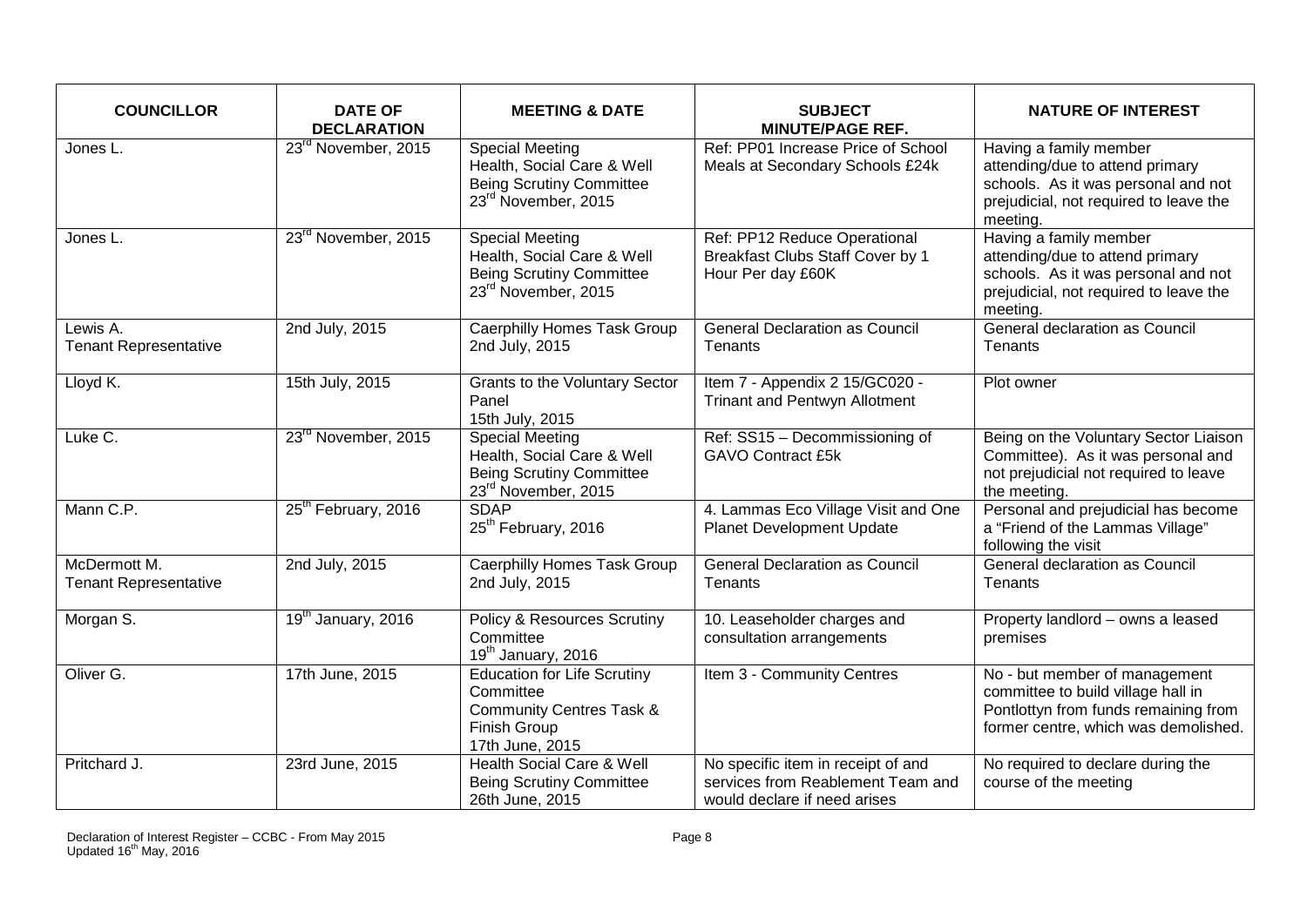| <b>COUNCILLOR</b> | <b>DATE OF</b><br><b>DECLARATION</b> | <b>MEETING &amp; DATE</b>                                                                                                       | <b>SUBJECT</b><br><b>MINUTE/PAGE REF.</b>                                               | <b>NATURE OF INTEREST</b>                                                                                                                              |
|-------------------|--------------------------------------|---------------------------------------------------------------------------------------------------------------------------------|-----------------------------------------------------------------------------------------|--------------------------------------------------------------------------------------------------------------------------------------------------------|
| Pritchard J.A.    | 1st July, 2015                       | <b>Education for Life Scrutiny</b><br>Committee<br><b>Community Centres Task &amp;</b><br><b>Finish Group</b><br>1st July, 2015 | Item 3 - Community Centres                                                              | Yes - management committee<br>member of Hengoed Community<br>Centre                                                                                    |
| Pritchard J.A.    | 23 <sup>rd</sup> November, 2015      | <b>Special Meeting</b><br>Health, Social Care & Well<br><b>Being Scrutiny Committee</b><br>23 <sup>rd</sup> November, 2015      | Ref: SS15 - Decommissioning of<br><b>GAVO Contract £5k</b>                              | Being on the Voluntary Sector Liaison<br>Committee. As it was personal and<br>not prejudicial not required to leave<br>the meeting.                    |
| Pritchard J.A.    | 23 <sup>rd</sup> November, 2015      | <b>Special Meeting</b><br>Health, Social Care & Well<br><b>Being Scrutiny Committee</b><br>23 <sup>rd</sup> November, 2015      | Ref: PP12 - Reduce Operational<br>Breakfast Clubs Staff Cover by 1 hour<br>per day £60K | Being a school governor. As it was<br>personal and not prejudicial, not<br>required to leave the meeting.                                              |
| Pritchard J.A.    | 23 <sup>rd</sup> November, 2015      | <b>Special Meeting</b><br>Health, Social Care & Well<br><b>Being Scrutiny Committee</b><br>23rd November, 2015                  | Ref: PP03 - Increase Price of School<br>Meals at Primary Schools £28k                   | Being a school governor.                                                                                                                               |
| Rees A.           | 23 <sup>rd</sup> November, 2015      | <b>Special Meeting</b><br>Health, Social Care & Well<br><b>Being Scrutiny Committee</b><br>23rd November, 2015                  | Ref: PP03 - Increase Price of school<br>Meals at Primary Schools £28k                   | Having a family member<br>attending/due to attend primary<br>schools. As it was personal and not<br>prejudicial, not required to leave the<br>meeting. |
| Rees D.           | 9 <sup>th</sup> December, 2015       | <b>Planning Committee</b><br>9 <sup>th</sup> December, 2015                                                                     | 13. Land at Oakdale Golf Course,<br>Course Lane, Oakdale, Blackwood                     | Has played golf at the course and<br>undertaken work for the owner                                                                                     |
| Rees D.           | 13th January, 2016                   | <b>Planning Committee</b><br>31 <sup>st</sup> January, 2016                                                                     | 15/0567/OUT - Land at Oakdale Golf<br>Course                                            | Played golf at the site, made previous<br>planning enquiry on behalf of owner<br>and friend objecting to application                                   |
| Rees D.           | $9th$ March, 2016                    | <b>Planning Committee</b><br>$9th$ March, 2016                                                                                  | 15/0567/OUT - Land at Oakdale Golf<br>Course                                            | Played golf at the site, made previous<br>planning enquiry on behalf of owner.<br>Friend objecting to application.                                     |
| Rees. A.          | 23 <sup>rd</sup> November, 2015      | <b>Special Meeting</b><br>Health, Social Care & Well<br><b>Being Scrutiny Committee</b><br>23rd November, 2015                  | Ref: PP12 Reduce Operational<br>Breakfast Clubs Staff Cover by 1 hour<br>per day £60k   | Having a family member<br>attending/due to attend primary<br>schools. As it was personal and not<br>prejudicial, not required to leave the<br>meeting. |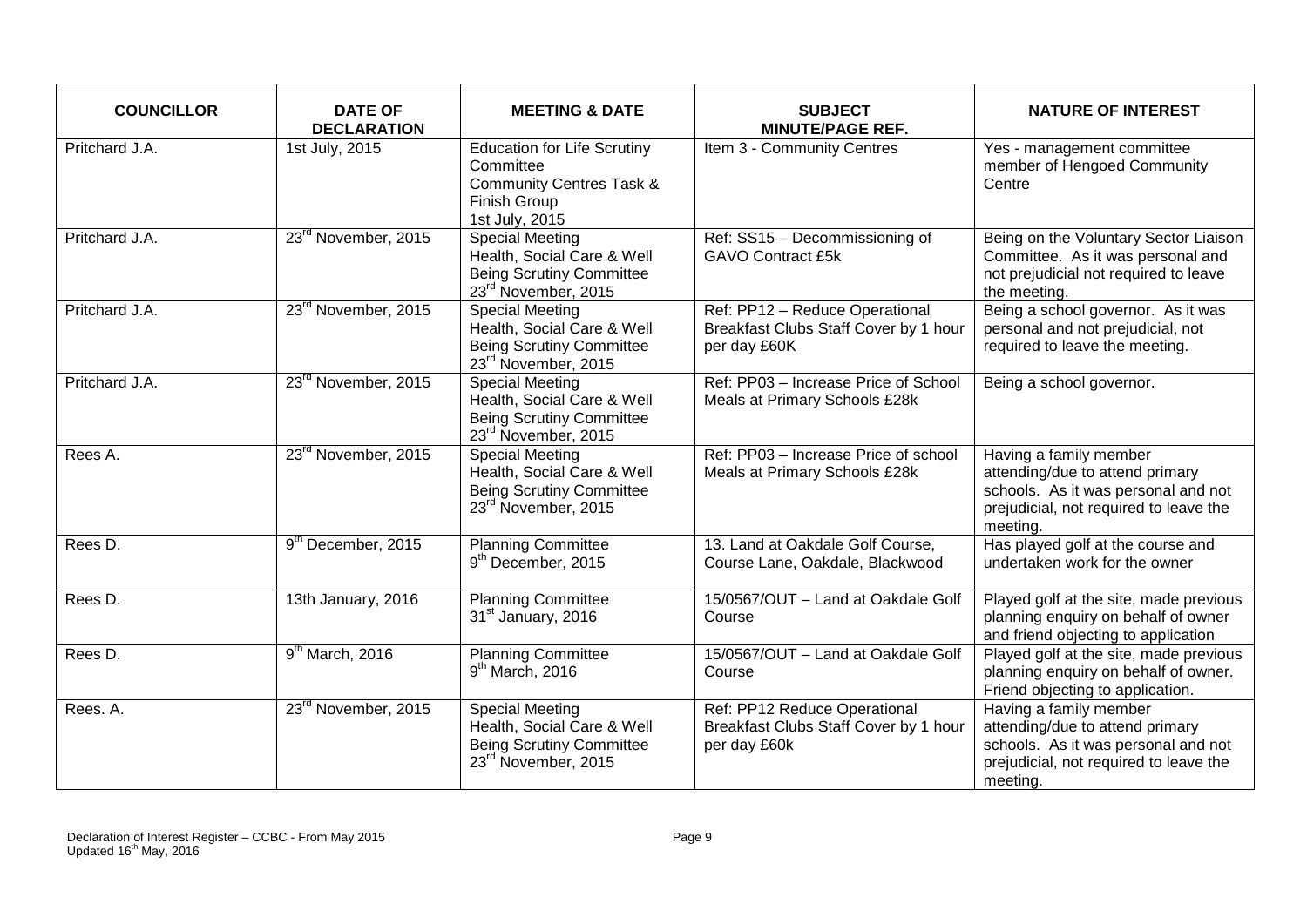| <b>COUNCILLOR</b> | <b>DATE OF</b><br><b>DECLARATION</b> | <b>MEETING &amp; DATE</b>                                                                                                  | <b>SUBJECT</b><br><b>MINUTE/PAGE REF.</b>                                             | <b>NATURE OF INTEREST</b>                                                                                                                                                              |
|-------------------|--------------------------------------|----------------------------------------------------------------------------------------------------------------------------|---------------------------------------------------------------------------------------|----------------------------------------------------------------------------------------------------------------------------------------------------------------------------------------|
| Rees. D.          | $6th$ April, 2016                    | <b>Planning Committee</b><br>$6th$ April, 2016                                                                             | 15/0567/Out - Land at Oakdale Golf<br>Course                                          | Played golf at the site and made<br>previous planning enquiry on behalf<br>of owner. Has a friend objecting to<br>the application                                                      |
| Sargent M.        | 3rd March, 2016                      | <b>Caerphilly SACRE</b><br>$3rd$ March, 2016                                                                               | 10. Feedback from WASACRE<br>meeting $-25^{th}$ November, 2015                        | Personal interest - son is the WG<br>contact for SACRE                                                                                                                                 |
| Skivens S.        | 22 <sup>nd</sup> March, 2016         | Health Social Care & Wellbeing<br>Scrutiny<br>22 <sup>nd</sup> March, 2016                                                 | Agenda item 6 - Welsh Ambulance<br><b>Service Trust</b>                               | Personal Interest - Brother works for<br>St. John's Ambulance                                                                                                                          |
| Skrivens S.       | 23 <sup>rd</sup> November, 2015      | <b>Special Meeting</b><br>Health, Social Care & Well<br><b>Being Scrutiny Committee</b><br>23 <sup>rd</sup> November, 2015 | Ref: PP12 Reduce Operational<br>Breakfast Clubs Staff Cover by 1<br>Hour per day £60k | Having a family member<br>attending/due to attend primary<br>schools. As it was personal and not<br>prejudicial, not required to leave the<br>meeting.                                 |
| Skrivens S.       | 23 <sup>rd</sup> November, 2015      | <b>Special Meeting</b><br>Health, Social Care & Well<br><b>Being Scrutiny Committee</b><br>23 <sup>rd</sup> November, 2015 | Ref: PP03 Increase Price of School<br>Meals at Primary Schools £28k                   | Having a family member<br>attending/due to attend primary<br>schools. As it was personal and not<br>prejudicial not required to leave the<br>meeting.                                  |
| Taylor J.         | 24th June, 2015                      | <b>Special Planning Committee</b><br>24th June, 2015                                                                       | 13/0732/MIN - Nant Llesg Surface<br>Mine                                              | Personal interest - knew several<br>objectors from many years before -<br>non prejudicial                                                                                              |
| Taylor J.         | 9 <sup>th</sup> September, 2015      | <b>Planning Committee</b><br>9 <sup>th</sup> September, 2015                                                               | Agenda item 6 - code no.<br>15/0043/Full                                              | Speaker in objection to the<br>application is well known to him                                                                                                                        |
| Veater M.         | 23 <sup>rd</sup> November, 2015      | <b>Special Meeting</b><br>Health, Social Care & Well<br><b>Being Scrutiny Committee</b><br>23rd November, 2015             | Ref: SS15 - Decommission of GAVO<br>Contract £5k                                      | Being on the Voluntary Sector Liaison<br>Committee). As it was personal and<br>not prejudicial, not required to leave<br>the meeting.                                                  |
| Williams T.       | 25 <sup>th</sup> November, 2015      | Cabinet<br>25 <sup>th</sup> November, 2015                                                                                 | Agenda item 5 - NOM - land<br>adjacent to Cefn Fforest Leisure<br>Centre              | Opposed to sale of the land declared<br>on original consideration                                                                                                                      |
| Woodyatt R.       | 23 <sup>rd</sup> November, 2015      | <b>Special Meeting</b><br>Health, Social Care & Well<br><b>Being Scrutiny Committee</b><br>23 <sup>rd</sup> November, 2015 | Draft Savings Proposals 2016                                                          | Family Member who works in Social<br>Services. Advised that as he was<br>attending as the respective cabinet<br>Member, and as it was a personal<br>and not a prejudicial interest, he |